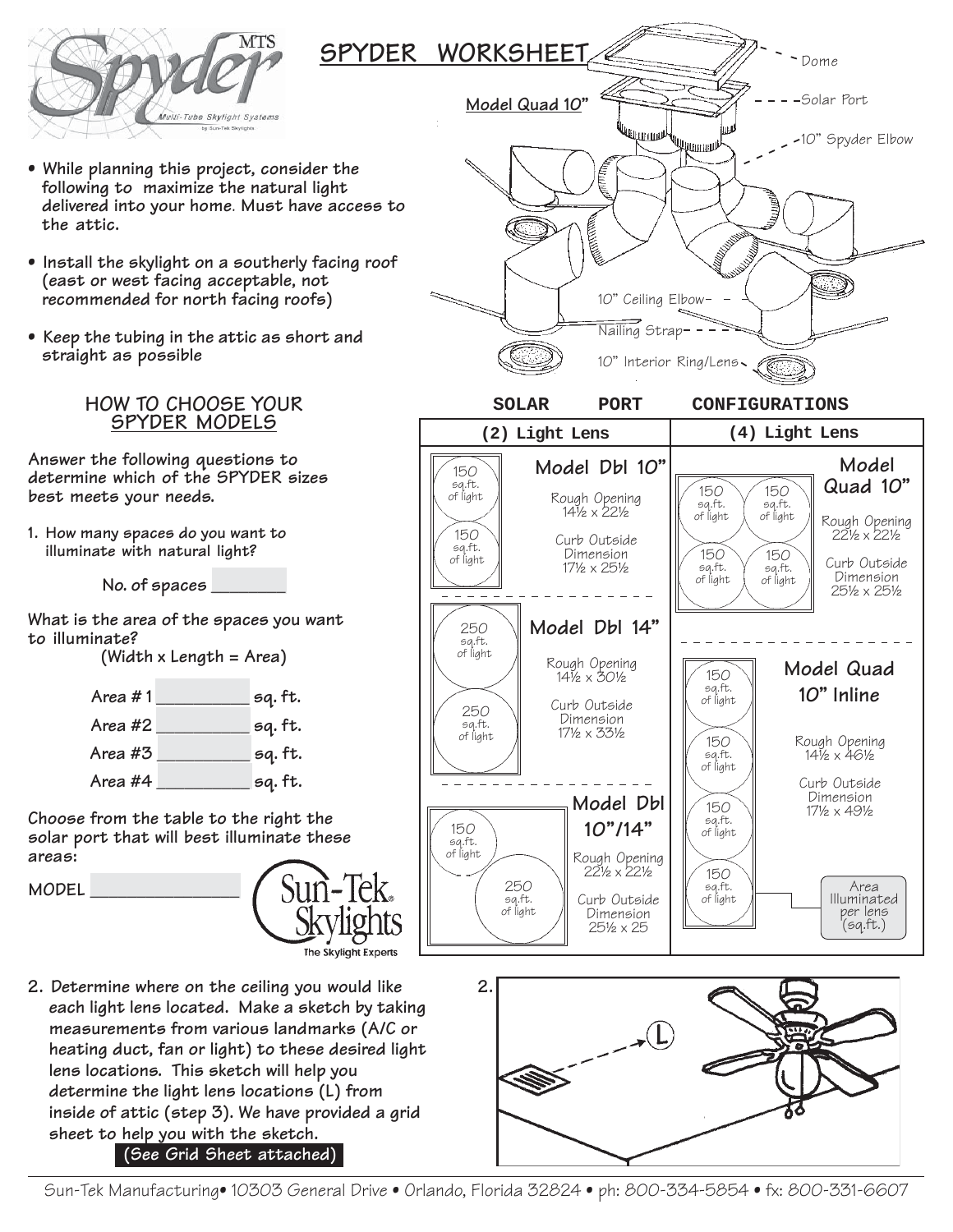- 3. **From the attic, using the grid sheet from Step 2, locate the landmarks and measure in the correct direction to find the desired light lens locations (L). NOTE: Adjustments in the location may need to be made due to obstructions. Mark each location with something obvious so you can see it from a distance.**
- 4. **From the attic, find the center point (C) which is equal distance from each of the light lens locations (L). Find the solar port location (R) run a plumb line from center point (C) up to the underside of the roof. Mark it in an obvious way so you can see it from a distance.**
- 5. **Measure the height (H) from center point (C) up to the solar port location (R). Attic Height at Solar Port (R) \_\_\_\_\_\_\_\_\_\_\_\_\_**

**Now determine the span for each light lens. The span is the distance between light lens location (L) and the center point (c).**

| Span of Light Lens #1 |  |
|-----------------------|--|
| Span of Light Lens #2 |  |
| Span of Light Lens #3 |  |
| Span of Light Lens #4 |  |

**Using the table below, confirm that each span is within the maximum limit for your attic height. If a particular span is not within the limits, you will need to move that light lens location closer to center point (C) until that location is within the maximum limit.**

|               | <b>ATTIC HEIGHT</b> |              |    |    |                            |  |  |  |  |  |  |
|---------------|---------------------|--------------|----|----|----------------------------|--|--|--|--|--|--|
| <b>SPAN</b>   | 4 <sup>1</sup>      | $5^{\prime}$ | 6' | 7' | $\mathcal{B}^{\mathsf{r}}$ |  |  |  |  |  |  |
| 7' or less    |                     |              |    |    |                            |  |  |  |  |  |  |
| $9'$ or less  |                     |              |    |    |                            |  |  |  |  |  |  |
| $10'$ or less |                     |              |    |    |                            |  |  |  |  |  |  |
| 12' or less   |                     |              |    |    |                            |  |  |  |  |  |  |
| $14'$ or less |                     |              |    |    |                            |  |  |  |  |  |  |

**6. Leg extension lengths – Measure the distance from solar port (R) to each of the light lens locations (L)**